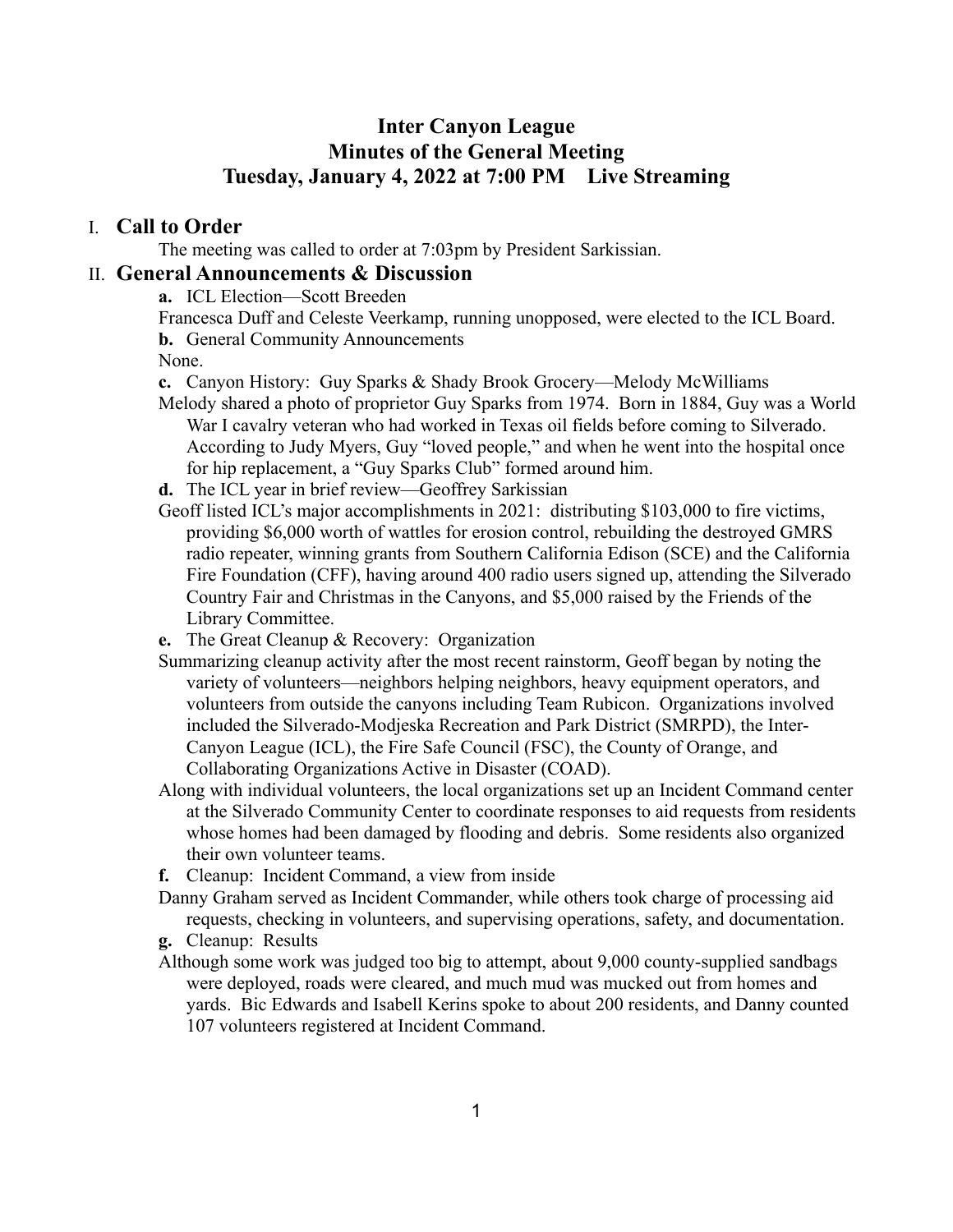- Geoff termed the Incident Command process "intense" but interesting, despite some shortcomings. Speaking from his firefighting and Hurricane Katrina experience, though, Bruce Newell said, "Don't beat yourselves up. It's always the same—you start with no knowledge," and he congratulated everyone on their efforts.
- **h.** Cleanup: Who is paying?
- Isabell said that SMRPD will look into asking for donations and setting aside emergency funds for clearing roads. Francesca Duff said that ICL received \$2,750 in donations. A GoFundMe account originally set up for Wildcat Canyon repairs was able to offer some help for Anderson Way as well. Although some heavy equipment operators donated time and materials, others still need to be reimbursed.
- **i.** Thoughts Going Forward—Geoffrey Sarkissian
- Joanne Hubble contacted the Natural Resources Conservation Service (NRCS) about possibly qualifying for watershed mitigation funds. Isabell said that the county Board of Supervisors would consider flood-related aid. Noting that two homes are apparently directly in the path of the next Anderson Way flood/debris flow, Rich Pfeiffer said that there is a separate NRCS program for buying such properties at fair market value.
- **j.** Calif. Declaration of Emergency
- Geoff said that the mechanism for declaring an emergency was something that he did not yet fully understand. He also noted that Modjeska received NRCS funds in the past (with a 25% matching funds requirement) for bridge repairs. Isabell said that declaring an emergency allows discretion for government work on private property and creeks that is not normally allowed.
- About debris from private property that was hauled to the Riviera across from the Silverado Community Center, the landowner, Saint Michael's Abbey, does not want it there forever. They were fined in the past for violating dirt-related regulations. The county has an agreement with the Abbey for now, but currently there is no long-term plan.
- **k.** Canyon Watch Update—Bic & Keith Edwards
- Bic called December a busy month, mainly involving radio and 1-to-1 communication with residents, and working with block captains. She said that Incident Command was run by great people, Danny was very patient, and she learned a lot.

**l.** Friends of the Library—Fran Williams finds a successor?

Fran phoned in a "happy dance" to announce that Janet Coughlin had agreed to take over running Friends of the Library along with assistants Natalie Garth and Wendy Esteras. She declared that "what's good for the library is good for the community."

#### III. **Director Reports**

**a.** President—Geoffrey Sarkissian

No report

**b.** Vice President—Celeste Veerkamp

No report

**c.** Secretary—Scott Breeden

Recycling income for the last six months was \$683.90.

The minutes of the December meeting were approved 4-0.

**d.** Treasurer—Francesca Duff